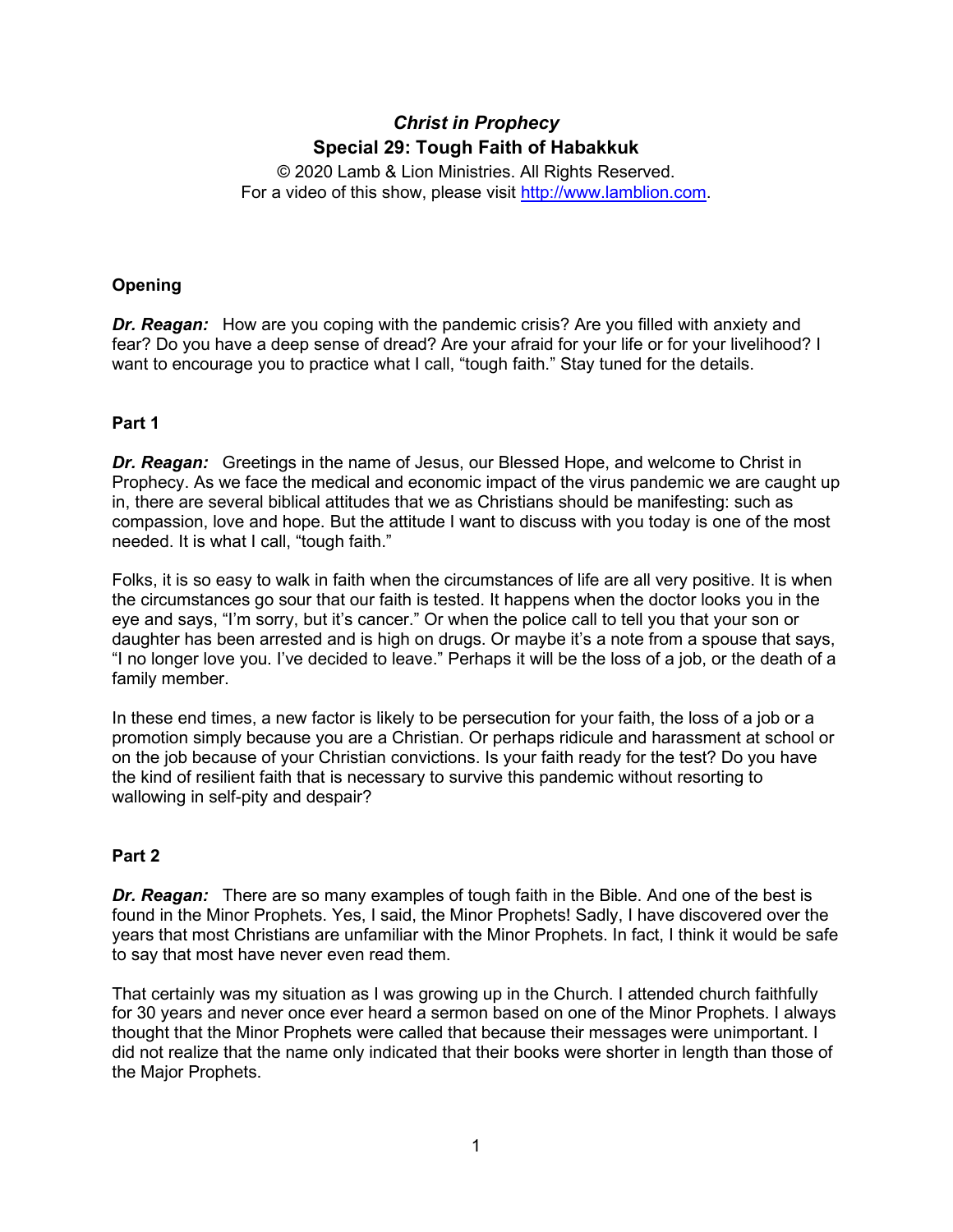I did not discover the Minor Prophets until I was 30 years old, at the time when I began to study Bible prophecy in general. I was greatly surprised at what I discovered. It quickly became evident to me that the messages of the Minor Prophets were very important and were as relevant today as if they had been written yesterday. And the reason, of course, is that even those these brief books were written over 2,500 years ago, Mankind has not change any at all. We were sinners then; we are still sinners today. We are still people who desperately need to hear from God.

Let me give you a quick example of how relevant the Minor Prophets are. In the book of Habakkuk, chapter one, verse 5, we find these words of God directed at the prophet, God said, "Look among the nations! Observe! Be astonished! Wonder! Because I am doing something in your days you would not believe if you were told."

Isn't that exactly what we are seeing in the world all around us today? Let me give you a vivid example: Consider, for example what happened in the four years between 1989 and 1993: The Liberation of Eastern Europe. The Destruction of the Berlin Wall. The Reunification of Germany. The Gulf War. The Collapse of the Soviet Union. The Resurgence of Islam. The Creation of the European Union. And this incredible handshake at the White House in 1993.

#### **Part 3**

*Dr. Reagan:* Now, one of the reasons I picked a passage from Habakkuk to illustrate the relevance of the Minor Prophets is because I consider the prophet, Habakkuk, to be a perfect example of the kind of tough faith that we so desperately need today as we face the medical and economic ramifications of the coronavirus pandemic.

Habakkuk was a prophet whom God raised up to speak to Judah during its final years preceding that nation's destruction in 586 BC. He was a contemporary with the prophet Jeremiah. Like the rest of God's prophets, his call for repentance and his threat of impending doom were messages the Jewish people simply did not want to hear. They mocked him, they scoffed at him, and they claimed that he was full of wind.

Finally, in a moment of self-pity, Habakkuk cried out to God, asking the Lord to vindicate him. Tell you what, I'll paraphrase his message in my own words. Here's what he said: "Lord, You have given me sensitive eyes, eyes to see violence, immorality and lawlessness, and I have preached my heart out against these things. Again, and again, Lord, I have warned the people that if they do not repent, You are going to pour out Your wrath upon them. But, Lord, no one is paying any attention to me. They keep scoffing at me, saying 'Where is the wrath that you keep talking about?' They say I am just a radical old windbag. Well, Lord, when are You going to back up my message with some action? When are You going to validate me as a prophet by sending some judgment?"

Well, the Lord's answer was not what Habakkuk wanted to hear. How many times has that happened to you? The Lord told him that He was going to do something so astonishing that no one would believe if they were told in advance. "You see, Habakkuk," the Lord said, "I am raising up the most savage warriors on planet earth, the Chaldeans. And they are going to sweep through your nation like a fire and destroy your nation and your temple. And I'm going to use the Chaldeans as a sword of my judgment."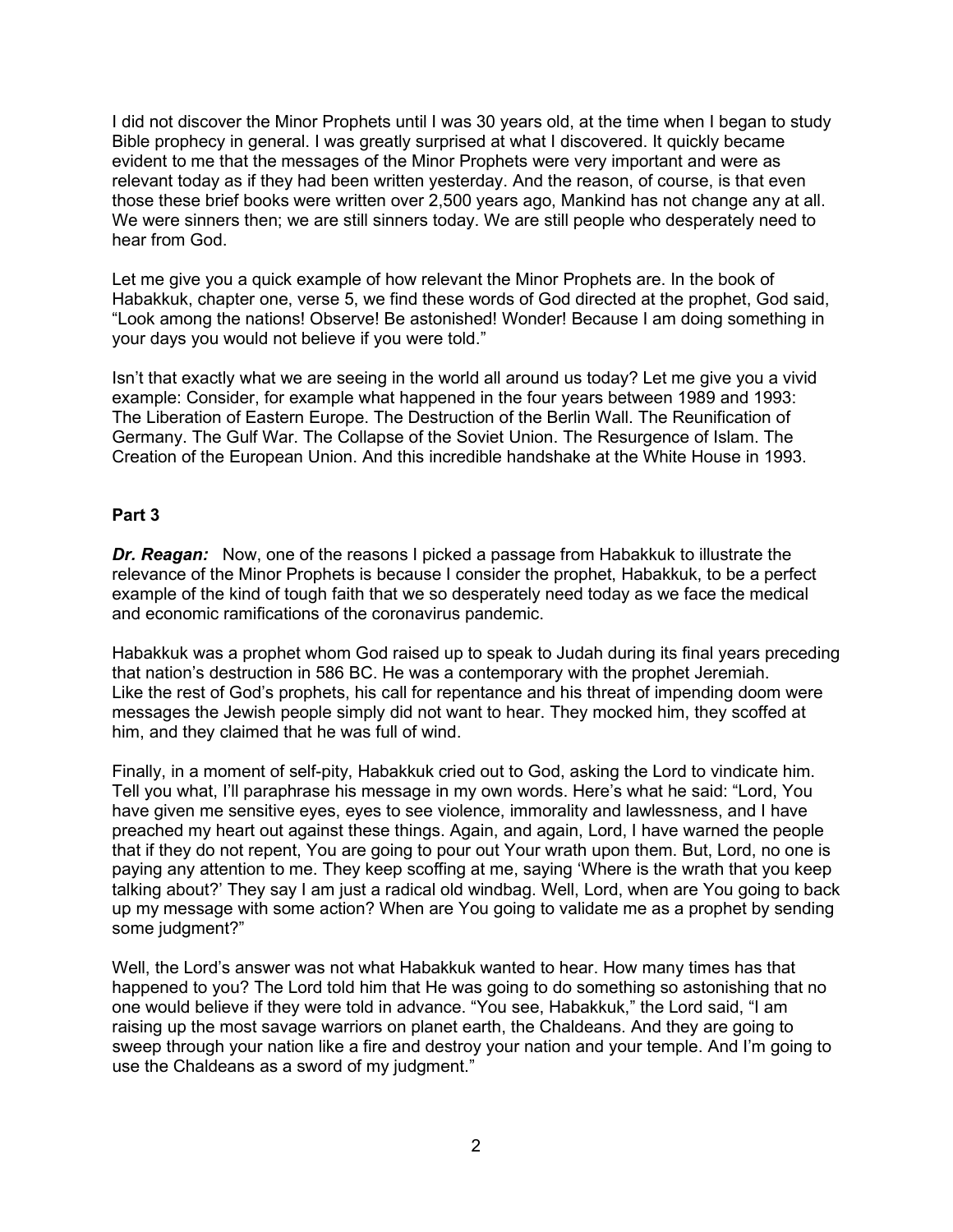Well, to say the least, Habakkuk was astounded by the Lord's answer. He had wanted some judgment for his people in order to get their attention and to validate his message. But he certainly did not want to see them destroyed. And at the hands of the Chaldeans? How could this be? They were the most evil and violent people in the world.

So, Habakkuk cried out to the Lord again with a sense of desperation. He said, "Surely, O Lord, You do not intend our destruction! Surely, You want to just provide us with some correction. After all, aren't You the Holy One? If so, then I ask You, how can you as a Holy God work through those who are unholy? Let me put it to You another way, Lord. And folks, this is where he came to his fundamental question. To paraphrase it he said, "Lord, how can You punish those who are evil with those who are more evil?"

Well, folks, it was a profound question. But it was met with stony silence, which is always the case when Man questions God. For, as God told Job, "Who are you to question your Creator?" God's silence made Habakkuk angry. And so, he got his stubborn up. He climbed up on top of a tower and announced he was going to sit there and pout until the Lord answered his question!

Finally, in the Lord's timing, the answer came. The Lord said, "Habakkuk, the answer I'm going to give you is so important that I want you to write it in big letters on a tablet so that a person running by can read it at a glance." The Lord then gave him the answer. Now, keep in mind the question: "How can You punish those who are evil with those who are more evil?" And the Lord's answer was very profound: "The righteous shall live by faith." Folks, it was a tough answer to a tough question. It was an answer that was difficult for Habakkuk to swallow. The righteous shall live by faith? What in the world did that mean?

Well, as Habakkuk contemplated God's response, the Lord in His mercy began to assist the prophet in understanding and accepting His answer. He proceeded to point out to Habakkuk that He was fully aware of the greed, the treachery, the cruelty, the immorality and the idolatry of the Chaldeans. There was nothing Habakkuk could tell God about the Chaldeans that He didn't already know.

The Lord then promised a series of woes upon the Chaldeans, indicating that a day of reckoning for their sins would come in due time. The Lord concluded this speech with these words, "The Lord is in His holy temple. Let all the earth keep silence before Him." Those are words that Christians sing all the time without knowing their context. Out of context, they sound so beautiful, but in context, they are very pointed.

For you see, what God was really saying to Habakkuk was this, "I am on My throne. I am in control. I am sovereign. You have no right to question Me as to My motives and My actions. Your responsibility is not to question Me but to trust Me. So, shut your mouth up and start trusting!"

### **Part 4**

*Dr. Reagan:* Well, needless to say the Lord's command to Habakkuk was a tough one that called for tough faith. And to show you how tough it was, I want to do a little role playing here for a moment. I am going to put myself in the position of Habakkuk for a moment. And I want to assume that I am a modern day prophet crying out to God concerning the United States of America.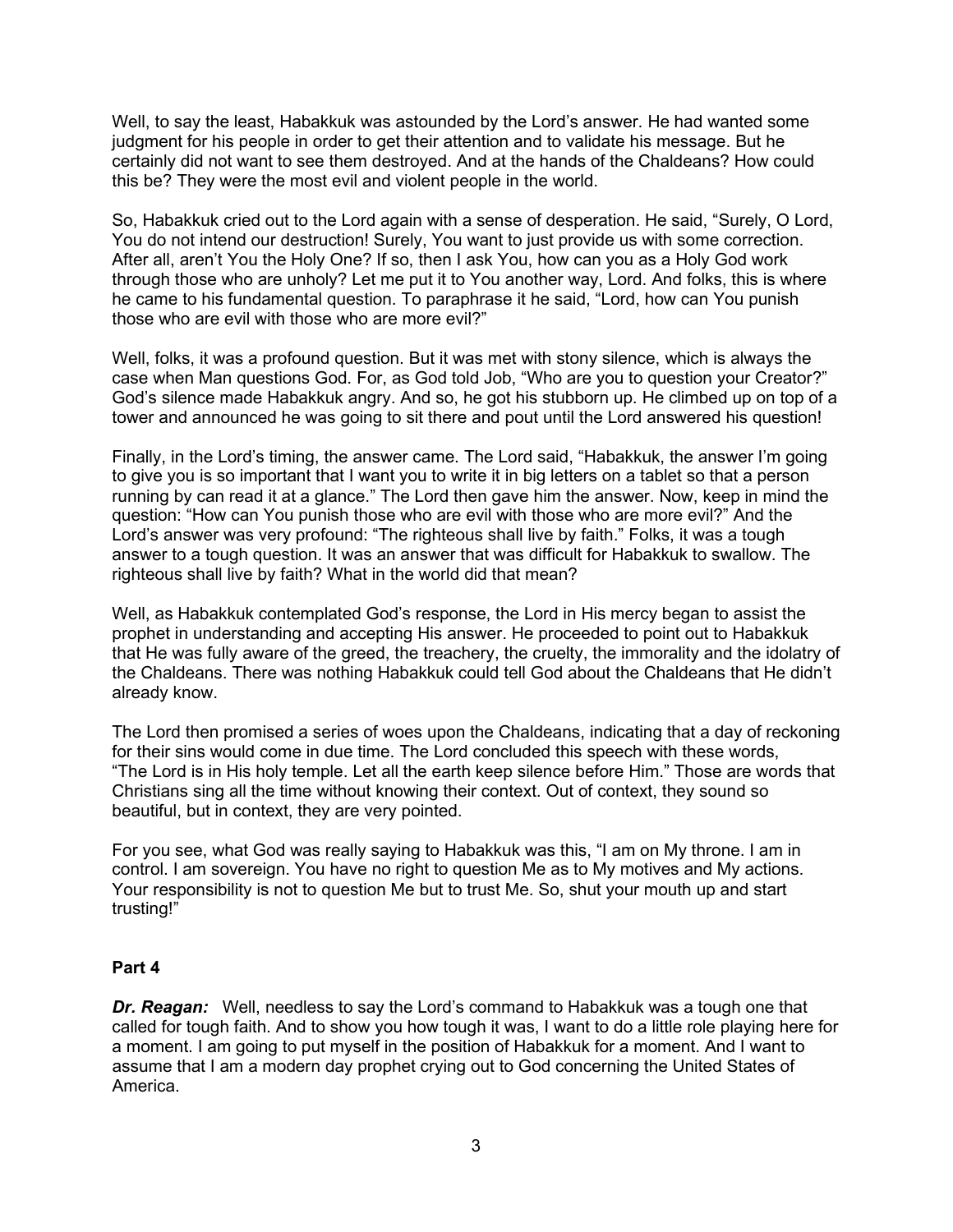O God, You have given me a sensitive heart to see iniquity and injustice. And everywhere I look today in America I see both of these evils multiplying. Why do You allow the sins of our nation to go unpunished? We are rotten to the core, Lord. We claim to be a Christian nation, while delighting in the sins of alcoholism, drug addiction, abortion, lawlessness, sexual immorality and every other abomination known to Man. Even worse, we are intent on exporting our sinfulness to other nations through our immoral and violent movies and television programs.

How long, O Lord, are You going to close Your eyes to the violence of the Mafia in New York and New Jersey? How long are You going to tolerate the swinging lifestyle of California and the crass materialism of Texas? When are You going to do something about the gambling in Nevada, the tobacco and whiskey in Kentucky, and the New Age voodooism in the state of Washington?

When, O Lord, are You going to pour out Your judgment on our nation for our insufferable pride and our promotion of the Sexual Perversion Movement? And when, O Lord, when, are You going to avenge the blood of the more than 60 million babies who have slaughtered in the wombs of their mothers since 1973? Are you there, Lord? Are you paying any attention? Do You know what is going on? Do You care?

Lord, I have warned the people of America over, and over, that if they do not repent and return to You and to Your Word, You are going to pour out Your wrath upon this nation. When are you going to validate my message with some action?

And the Lord answers: "Calm down. Relax. Cool it. I've got it all under control. You see, the Russians are coming. I have roused them up to invade Israel, and as they do so, they are going to launch an all-out nuclear attack against your country that will leave you devastated.

Stunned, you respond, "But Lord, how could You do such a thing? Those Russians are worse than we are! Their leaders are nothing but a bunch of barbaric God-haters. We're bad, but we aren't nearly as evil as they are. How can you punish an evil nation with one that is more evil?" And the Lord simply says, "The righteous shall live by faith."

### **Part 5**

*Dr. Reagan:* Well, do you see how tough the Lord's answer is? How would you respond? Would you shuck your faith? Wallow in despair? Retreat into self-pity? Let's look at how Habakkuk responded.

The very first thing Habakkuk did is what any person of faith does in a crisis. He went to his knees in prayer, and in that prayer, he cried out, "O Lord, in Your wrath remember mercy!" It was a very human prayer, and thus a very pitiful one. Can you imagine the prophet's audacity in reminding God to show mercy? After all, he was speaking to the One who is the source of all grace and mercy, the God of lovingkindness.

God never has to be reminded to show mercy. That is His heart and His character. Even when He pours out His wrath, His fundamental purpose is to bring people to repentance so that they might be saved. For example, in Isaiah 26:9 we find these words: "…when the earth experiences Your judgments, the inhabitants of the world learn righteousness."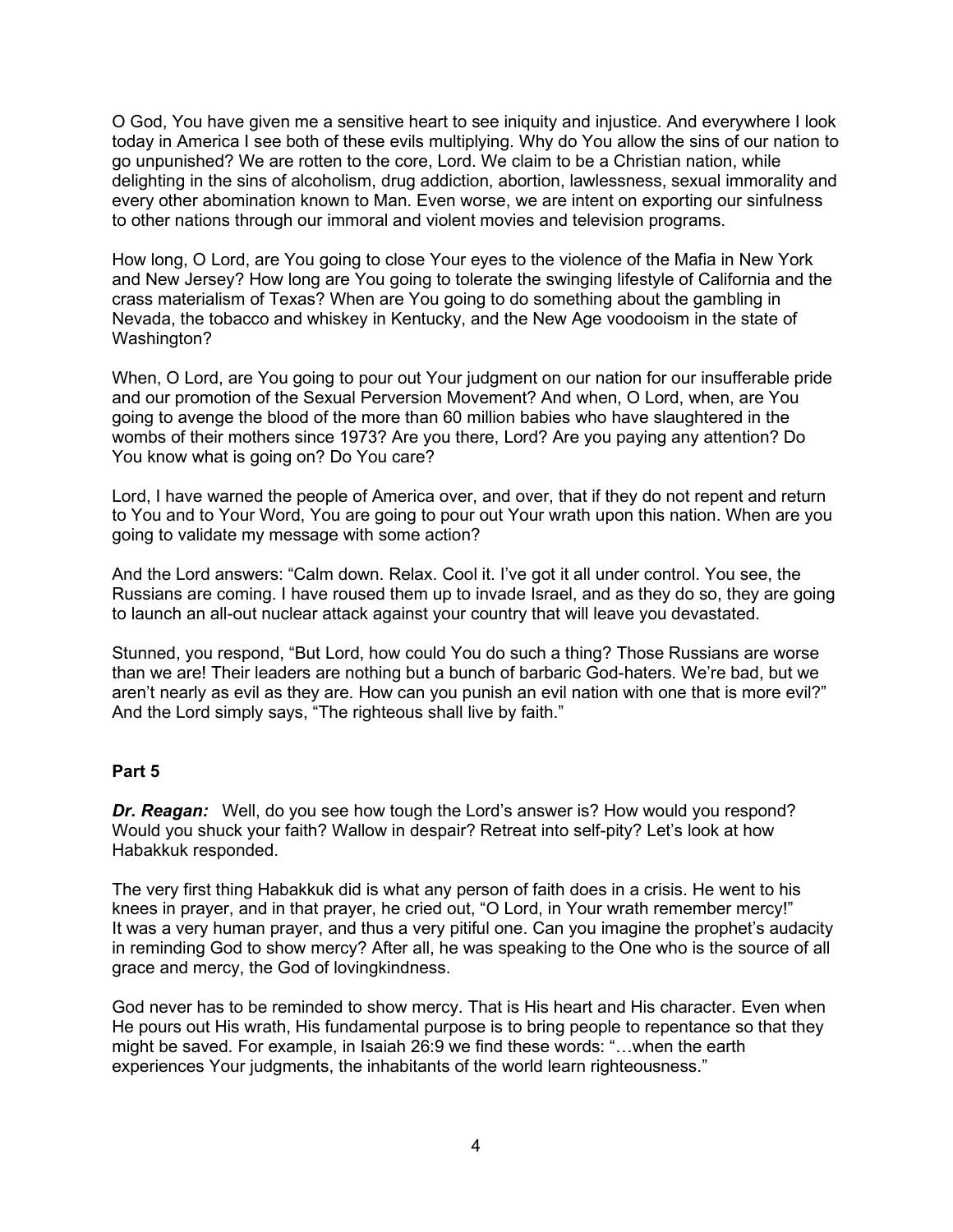Even as Habakkuk was begging for mercy for his nation, God showed him personal mercy. As Habakkuk wrestled for the words to speak, the Lord suddenly interrupted his prayer with a glorious vision that was designed to give him hope. It was a vision of the Second Coming of the Messiah when He will come to earth to reign over all the nations.

The vision is vivid, it is almost terrifying. Habakkuk sees the Messiah coming in glory with "rays flashing from His hands" representing His great power. He comes in wrath, with pestilence going before Him and plague following behind Him. He marches across the earth in indignation, trampling the nations in anger.

And in this vision, the Lord is saying to Habakkuk, "A day of reckoning is coming when I will deal with all the nations of the world in holy judgment. Each one will receive what it deserves. You may never see justice and righteousness, Habakkuk, in your lifetime, but be assured they are coming, for the day is near when the earth will be filled with the knowledge of the glory of the Lord, as the waters cover the sea."

By giving him a vision of the climax of history, God is calling Habakkuk to live with an eternal perspective. He is calling him to believe, as the Apostle Paul put it, "all things work together for good for those who love the Lord."

With his eternal perspective restored, Habakkuk meditates for a moment on the vision, trembling over the realization that God is serious about pouring out His wrath on Judah. Then, suddenly, Habakkuk breaks forth with a song that surely must go down in history as one of the greatest expressions of tough faith that a poet has ever penned. He concludes his book in chapter 3 with these words: "Though the fig tree should not blossom, And there be no fruit on the vines, Though the yield of the olive should fail, And the fields produce no food, Though the flock should be cut off from the fold, And there be no cattle in the stalls, Yet I will exult in the Lord, I will rejoice in the God of my salvation."

Pause for a moment and consider what the prophet is saying here. He proclaims that even if all the crops and animals of Judah are destroyed, leaving the agricultural nation devastated, he will still praise God's Holy Name!

Why? Because he has decided to submit himself and his nation to God's will, believing that God will do what is best for them although it means their immediate destruction. In short, he has decided to stop whining and start trusting. It has taken a lot of encouragement from the Lord and a major leap of faith on the part of the prophet. Habakkuk is now practicing tough faith.

And look what happened. The Chaldeans came. The city of Jerusalem and its temple were destroyed. The land was devastated, and the surviving Jews were taken into captivity. But 2,700 years later, where are the Chaldeans? In the dust bin of history. Where are the Jews? Regathered to their land, awaiting the appearance of their Messiah.

Only God has the long term perspective. Only He knows how He will orchestrate history to the triumph of all His purposes. As we await the working out of His will, He calls us to walk in tough faith, with our eyes on Him rather than our fickle circumstances.

**Part 6**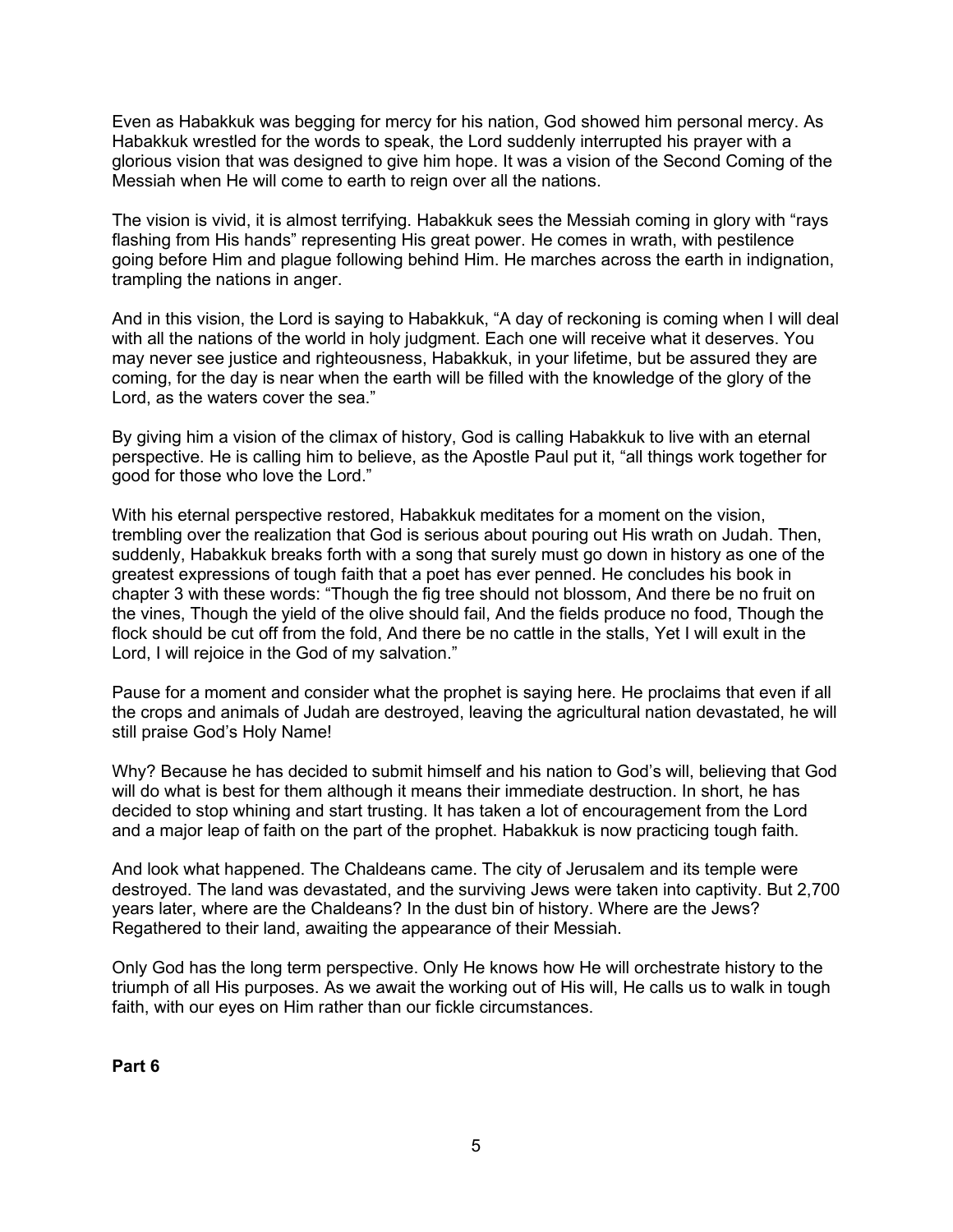*Dr. Reagan:* The life of Habakkuk reveals to us the meaning of true faith. It is the kind of faith that continues to believe and trust even when everything seems to be going wrong. It is a faith that is not dependent upon external circumstances. Nor is it dependent upon feelings.

What is the key to developing this kind of faith that is so desperately needed in these difficult times we face today? Well, the Apostle Paul gives us the answer. It is contained in a letter he wrote to the church at Philippi when he was imprisoned in a dark, dank dungeon. Despite his harsh circumstances, he declared triumphantly: "I have learned to be content in whatever circumstances I am. I know how to get along with humble means, and I also know how to live in prosperity; in any and every circumstance I have learned the secret of being filled and going hungry, both of having abundance and suffering need."

And what was the secret Paul had discovered? He reveals it in the very next sentence: "I can do all things through Him, Jesus, who strengthens me." The secret is to trust God, remain focused on Jesus, and rely on the power of the Holy Spirit. Paul says if we will do that, then "God shall supply all your needs according to His riches in glory in Christ Jesus." What more could we ask for?

Now I want you to notice something, notice that the promise is to meet our needs, not to provide every materialistic delight that may enter our imagination. In that regard, we in America are soon going to learn the difference in needs and luxuries. As God judges our economy, we will learn that we can live without a lot of the electronic toys that we consider to be so essential today.

Christians will suffer along with the rest of society. But for those who know how to walk in tough faith, there will be a difference. They will suffer in confident hope. God never promises that His people will be immune to His judgments. He only promises that they will never taste the wrath that He will pour out during the great Tribulation.

But with regard to His judgments, God does make a significant promise. He says in His Word that He will walk through those judgments with His children, constantly encouraging them, giving them hope, providing their basic needs. I want you to inscribe these words from Isaiah upon your heart, and do not forget them. Isaiah wrote, "But now, thus says the Lord, 'Do not fear, for I have redeemed you; I have called you by name; you are Mine! And when you pass through the waters, I will be with you; and through the rivers, they will not overflow you. And when you walk through the fire, you will not be scorched, nor will the flame burn you. For I am the Lord your God, The Holy One of Israel, your Savior.'"

Affirming the Lord's protection, King David wrote: "I have been young, and now I am old; and yet I have not seen the righteous forsaken, or his descendants begging bread." And King Solomon put it this way: "The Lord will not allow the righteous to hunger."

Many years ago, a lady named Ella Wheeler Wilcox wrote a poem after her husband observed from the deck of their cruise ship that one sailing ship could travel west and another travel east in the same wind. She wrote this poem: One ship drives east and another west, With the selfsame winds that blow. 'Tis the set of the sails and not the gales, Which tells us the way to go. Like the winds of the sea are the ways of fate, As we voyage along through life: 'Tis the set of a soul, That decides its goal, And not the calm or the strife.

Most people seem to have decided that the only way they can go in life is the way the wind is blowing. In our nation today, that wind is blowing toward immorality and violence, toward a disrespect toward the sanctity of life. It is propelling people to call evil good, and good evil.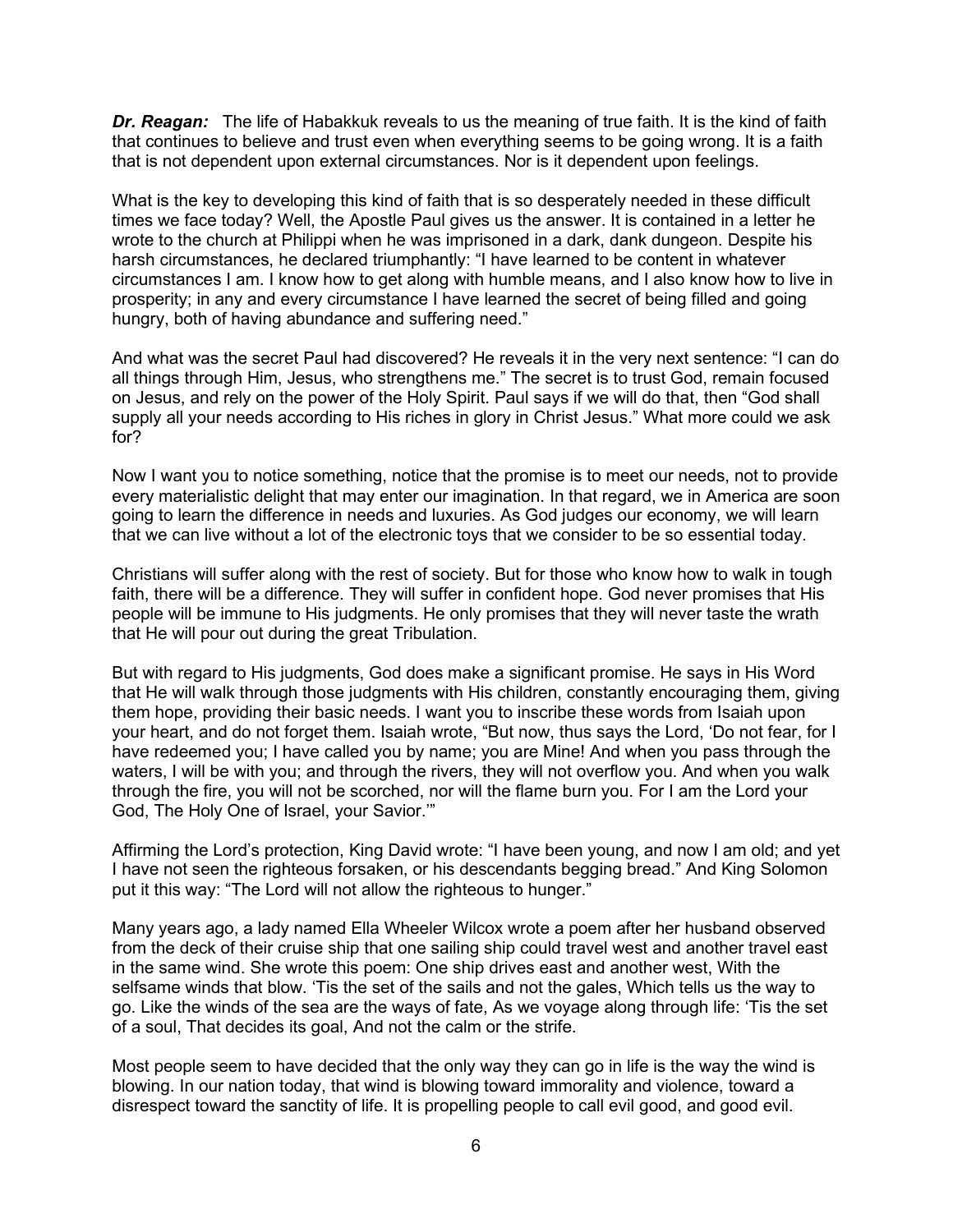Unfortunately, there are many Christians, even Christian leaders, who have decided to set their sails to go with the wind and not against it.

Observing this phenomenon, Don Wildmon, the founder of the American Family Association wrote: "Jesus went against the wind, and it meant that He ended up on a cross. I think that is what we are afraid of today, we are afraid of a cross. No one likes to be crucified. So, we set our sails the easy way. Many people have decided that they want Christ but not the cross. It is a contradiction. It can never be. The cross is at the very heart of Christianity. Remove it and there is no Christianity at all."

Tough faith calls us to set our sails against the wind. We do that by setting our souls on Jesus. And thus, we have this instruction in Hebrews 12: "Let us also lay aside every encumbrance and the sin which so easily entangles us, and let us run with endurance the race that is set before us, fixing our eyes on Jesus, the author and perfecter of faith, who for the joy set before Him endured the cross, despising the shame, and has sat down at the right hand of the throne of God.

My friends, the message is clear: Keep your eyes on Jesus, and not yourself.

### **Part 7**

**Dr. Reagan:** Before I conclude this study about tough faith, let's take a quick look at one more example of tough faith from the Hebrew Scriptures. After the Babylonians had completely destroyed the city of Jerusalem and the Jewish Temple, the prophet Jeremiah did not rejoice that his warnings had finally come true. No, not at all. What he did instead was to walk through the destruction and pronounce a funeral lament that constitutes the book of Lamentations. That's why it is considered to be one of the saddest books of the Bible.

As the prophet surveyed the horrible destruction that he himself had so accurately prophesied, he personifies the city as a woman crying out to God. He wrote: "Zion stretches out her hands; there is no one to comfort her."

He observes that the Lord "has poured out His wrath like fire." The scene overwhelms Jeremiah. His heart is broken for his people and his nation. And he totters on the brink of despair as he cries out, "My soul has been rejected from peace; I have forgotten happiness. So, I say, 'My strength has perished, and so has my hope from the Lord.'"

But, at that precise moment, by a monumental act of will, Jeremiah decided he would not give in to his emotions. Rather than curse God, he decides to praise God in a magnificent statement of tough faith. He cried out: "But this I call to mind, and therefore I still have hope, the steadfast love of the Lord never ceases, His mercies never come to an end; they are new every morning; great is Your faithfulness. The Lord is my portion, says my soul, therefore I will hope in Him."

The clouds of despair dissipated as Jeremiah reminds himself of God's lovingkindness in the past. The sunshine of God's grace broke through to his heart. His hope was restored.

Jeremiah knows his nation has gotten what it deserved. But he also knows he is dealing with a God who never changes. Just as God has been merciful in the past, Jeremiah is confident that the Lord will show mercy in the future. And so, he proclaims: "The Lord is good to those who